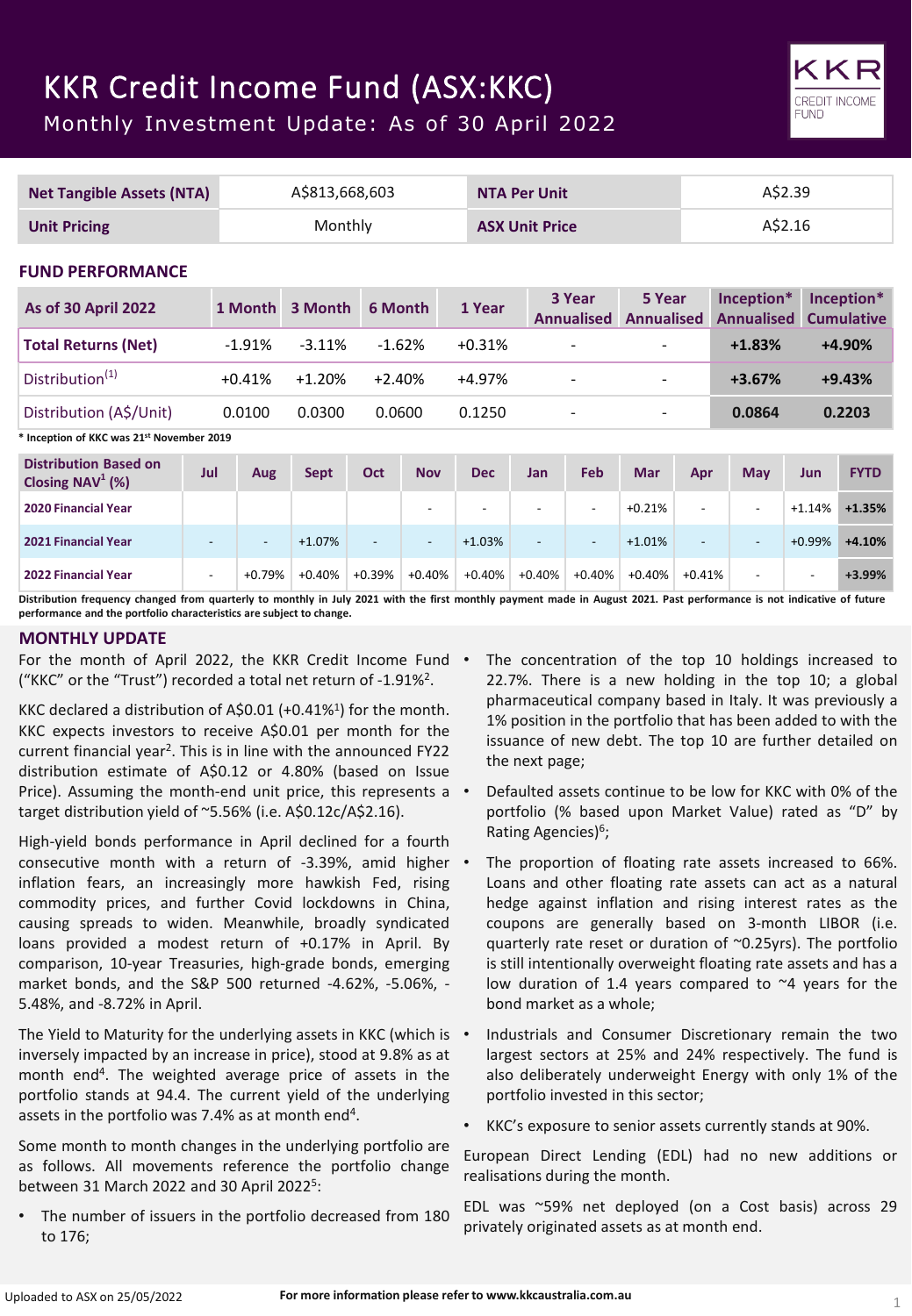# KKR Credit Income Fund (ASX:KKC)

Monthly Investment Update: As of 30 April 2022





## **OTHER PORTFOLIO DETAILS(5)**

| Number of              | <b>Asset Mix</b>                          | <b>Yield-to-Maturity on</b> | <b>Portfolio Interest</b> | Average      | <b>Current Yield on</b>  |
|------------------------|-------------------------------------------|-----------------------------|---------------------------|--------------|--------------------------|
| Issuers <sup>(4)</sup> |                                           | <b>Underlying Assets</b>    | <b>Rate Duration</b>      | <b>Price</b> | <b>Underlying Assets</b> |
| 176                    | 74% Traded Credit /<br>26% Private Credit | 9.8%                        | 1.4                       | 94.4         | 7.4%                     |

## **TOP 100 ISSUER SUMMARY: % OF PORTFOLIO**

| <b>Top 10</b> | <b>Top 20</b> | <b>Top 25</b> | Top 50 | <b>Top 100</b> |
|---------------|---------------|---------------|--------|----------------|
| 22.7%         | 37.1%         | 43.3%         | 65.7%  | 91.3%          |

## **TOP 10 HOLDINGS**

| <b>Holding</b>     | <b>Weight</b> | <b>Type</b> | <b>Sector</b>                  | <b>Fixed/Floating</b> | <b>Security</b>  | <b>Seniority</b> | <b>Country</b>       | <b>Currency</b> |
|--------------------|---------------|-------------|--------------------------------|-----------------------|------------------|------------------|----------------------|-----------------|
| Segua Corp         | 3.5%          | Loan        | Aerospace & Defense            | Floating              | Senior Secured   | First Lien       | <b>United States</b> | USD.            |
| Douglas Holding AG | 2.9%          | Bond        | Specialty Stores               | Fixed                 | Senior Secured   | First Lien       | Germany              | <b>EUR</b>      |
| Misys Ltd          | 2.6%          | Loan        | <b>Application Software</b>    | Floating              | Senior Secured   | First Lien       | <b>United States</b> | <b>USD</b>      |
| Varsity Brands Inc | 2.5%          | Loan        | Apparel, Accessories & Luxury  | Floating              | Senior Secured   | First Lien       | <b>United States</b> | <b>USD</b>      |
| Carnival Corp      | 2.3%          | Bond        | Hotels, Resorts & Cruise Lines | Fixed                 | Senior Unsecured | Unsecured        | <b>United States</b> | USD.            |
| Vantage Specialty  | 1.9%          | Loan        | <b>Specialty Chemicals</b>     | Floating              | Senior Secured   | First Lien       | <b>United States</b> | USD.            |
| National Financial | 1.9%          | Bond        | Insurance Brokers              | Fixed                 | Senior Unsecured | Unsecured        | <b>United States</b> | USD.            |
| Solera LLC         | 1.8%          | Loan        | <b>Application Software</b>    | Floating              | Senior Secured   | Second Lien      | <b>United States</b> | USD.            |
| Ardonagh Group     | 1.7%          | Loan        | Insurance Brokers              | Floating              | Senior Secured   | First Lien       | United Kingdom       | GBP             |
| ICE                | 1.7%          | Loan        | Biotechnology                  | Floating              | Senior Secured   | First Lien       | Italy                | <b>EUR</b>      |
|                    | 22.7%         |             |                                |                       |                  |                  |                      |                 |

This investment update and the statistics surrounding the top 10 holdings in the KKR Credit Income Fund is provided solely for informational purposes. The information contained herein is only as current as of the date indicated, and may be superseded by subsequent market events or for other reasons.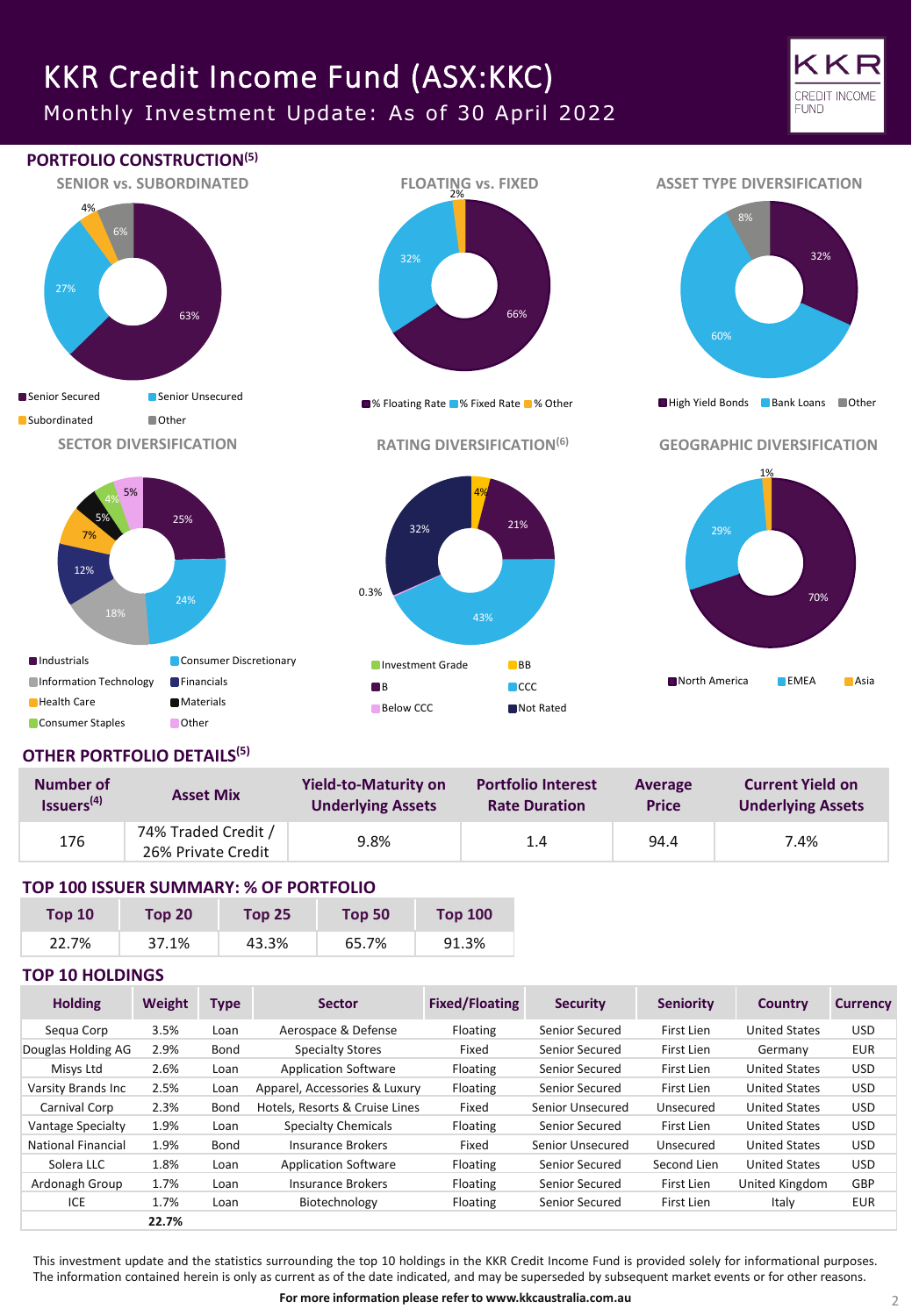

## **KKC OVERVIEW**

The Trust aims to provide investors with attractive, riskadjusted returns and access to a diversified portfolio of income generating alternative credit investments through the Trust's investment across strategies managed by the credit investment teams of Kohlberg Kravis Roberts & Co. L.P. ("KKR").

These strategies comprise the Global Opportunistic Credit strategy and European Direct Lending strategy, which seek to take advantage of the attractive opportunities that KKR sees in the market. The Trust's investment objective is to provide an income stream as well as to achieve attractive long-term capital appreciation over a full market cycle.

The Trust seeks to deliver investors with a distribution yield of 4% - 6% per annum<sup>(2)</sup>, paid monthly in arrears. KKC has announced that for the financial year ended June 2022, KKC is targeting a distribution of +4.8% based on the issue NTA per unit of A\$2.50<sup>2</sup> (12c per year). The Trust continues to target a medium-term average total return of 6% - 8% per annum(7) .

### **KKR OVERVIEW**

Established in 1976, KKR is a global investment firm with industry-leading investment experience, a pioneering attitude to ESG management and a strong culture committed to teamwork.

As of 31 March 2022, KKR had A\$638.6 billion of assets under management, of which A\$245.0 billion sits within KKR Credit. (8)

KKR has a global presence with offices in 21 cities across 4 continents, including Sydney, Australia. KKR employs approximately 170 investment professionals in the Credit business.

KKC represents the largest pool of capital for KKR's Australian business and KKR now has two permanent members of its Client Partner Group based in Sydney. The Client Partner Group is responsible for client and market engagement across KKR's breadth of funds and strategies.

### **KEY TRUST INFORMATION AS AT 30 April 2022**

| <b>Trust Name</b>            | KKR Credit Income Fund (ARSN 634 082 107)                                                                                                                                                                  |
|------------------------------|------------------------------------------------------------------------------------------------------------------------------------------------------------------------------------------------------------|
| <b>ASX Code</b>              | <b>KKC</b>                                                                                                                                                                                                 |
| <b>ASX Listing</b>           | 21 November 2019                                                                                                                                                                                           |
| <b>Market Capitalisation</b> | A\$736.4 million                                                                                                                                                                                           |
| <b>Units On Issue</b>        | 340,911,903                                                                                                                                                                                                |
| <b>Investment Manager</b>    | KKR Australia Investment Management Pty Ltd (ABN 42 146 164 454)                                                                                                                                           |
| <b>Responsible Entity</b>    | The Trust Company (RE Services) Limited (ABN 45 003 278 831)                                                                                                                                               |
| <b>Management Fee</b>        | 0.88% per annum of the NTA, plus net GST of 0.022% per annum of the NTA <sup>(9)</sup>                                                                                                                     |
| <b>Performance Fee</b>       | Up to 5.125% of the net annualised return (inclusive of net GST, less RTIC), multiplied by the<br>'Adjusted NAV' with a hurdle of RBA cash rate plus 4.00% and subject to a high water mark <sup>(9)</sup> |
| <b>Asset Class</b>           | Fixed Income, AUD Hedged                                                                                                                                                                                   |

## **CONTACT INFORMATION**

#### **BOARDROOM**

1300-131-856 (Australia) +612-9290-9688 (outside Australia) www.boardroomlimited.com.au enquiries@boardroomlimited.com.au **KKR CREDIT INCOME TRUST** www.kkcaustralia.com.au

## **RESEARCH**

BondAdviser Independent Investment Research

Zenith Investment Partners

**For more information please refer to www.kkcaustralia.com.au**